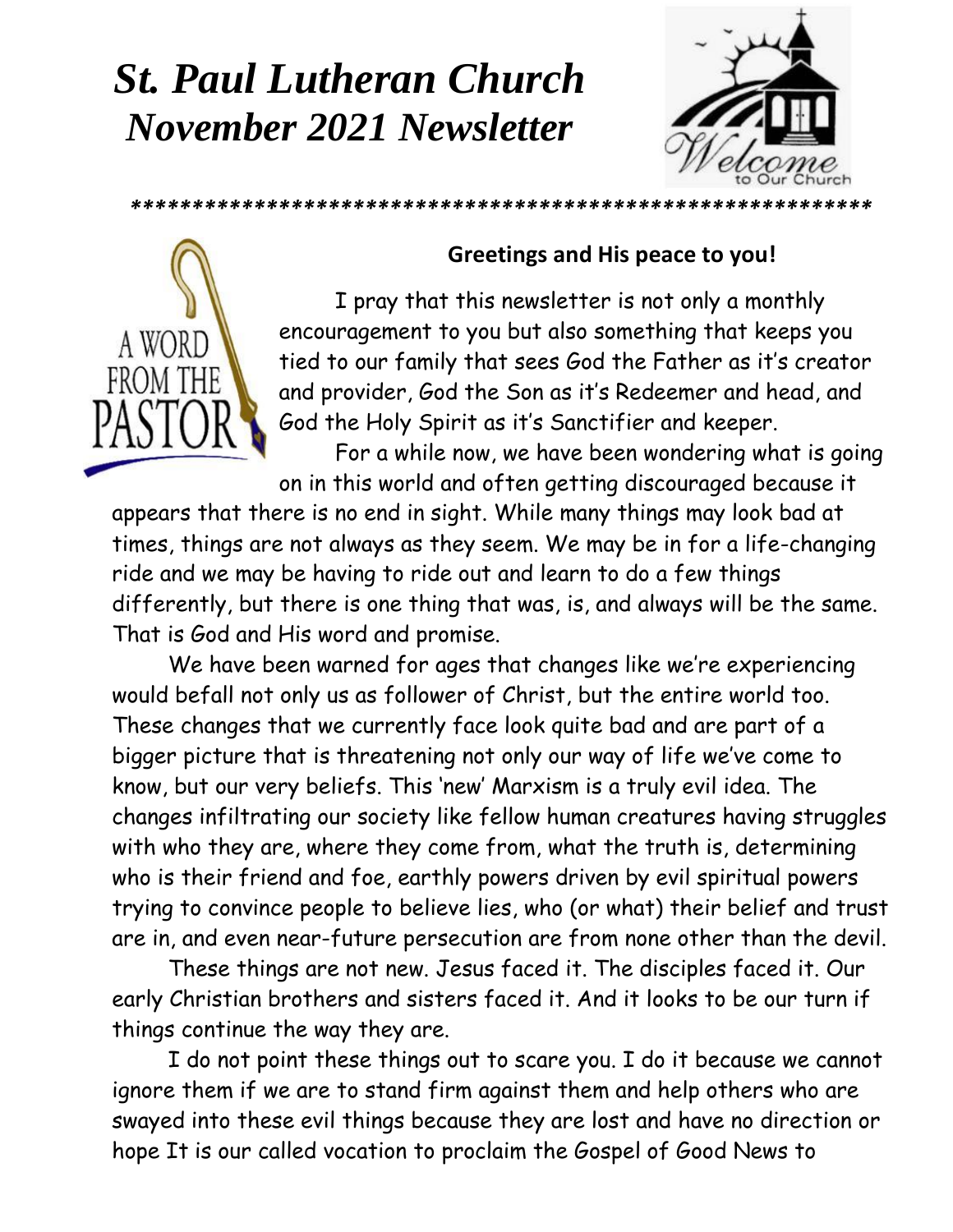everyone. Jesus the Christ included every believer when He gave the great Commission in **Matt 28:19-20**. Following Jesus is not easy, but it's worth it. As Christians, we should look *backwards* at our lives. Not from the lives we have now in this world. We need to look backwards from our *eternal lives* in heaven and to see what we need to do in this life here on earth. When we look backwards knowing that we have a guaranteed, prepared place in heaven it becomes a lot easier to go and teach in this world because God has laid claim to us as His and He won't abandon or forsake us. On the contrary, He promised to keep us as His and bring us to heaven because of Jesus. What does He promise in this life as we face evil that we may be called to face? Jesus shares this His disciples and us in **Luke 12:8-12** and again in **Luke 21:8-19**. In these 2 passages, Jesus Himself says not to *"meditate beforehand on how to answer"* and that He Himself and the Holy Spirit will give us what to say when confronted. Even when those confronted are rulers are *"kings and governors."* With that kind of a promise, how can we not boldly proclaim to those that desperately need to hear the hope that is God's Word?

We are His and He made us. And He saved and keeps us. And if He is for us, who can successfully be against us? NO ONE! Stand firm in your Holy Spirit strengthened faith as these scary things are seen on the news and other places! And as they creep into our daily lives here in our quiet community.

God forsook and deserted His Son so that He wouldn't have to leave or forsake you. He is here, giving you exactly what you need, exactly when you need it. Always has, always will. Now that's good news in an age where much of the news isn't!

> God's richest blessings to you and your family! in His name, Pastor Mike Metzler

*On Sunday, Nov 14, Pastor will be at the 2nd Session of the Doxology program. We will be having a guest pastor lead worship.*

\_\_\_\_\_\_\_\_\_\_\_\_\_\_\_\_\_\_\_\_\_\_\_\_\_\_\_\_\_\_\_\_\_\_\_\_\_\_\_\_\_\_\_\_\_\_\_\_\_\_\_\_\_\_\_\_\_\_\_\_\_\_\_\_\_\_\_\_\_\_\_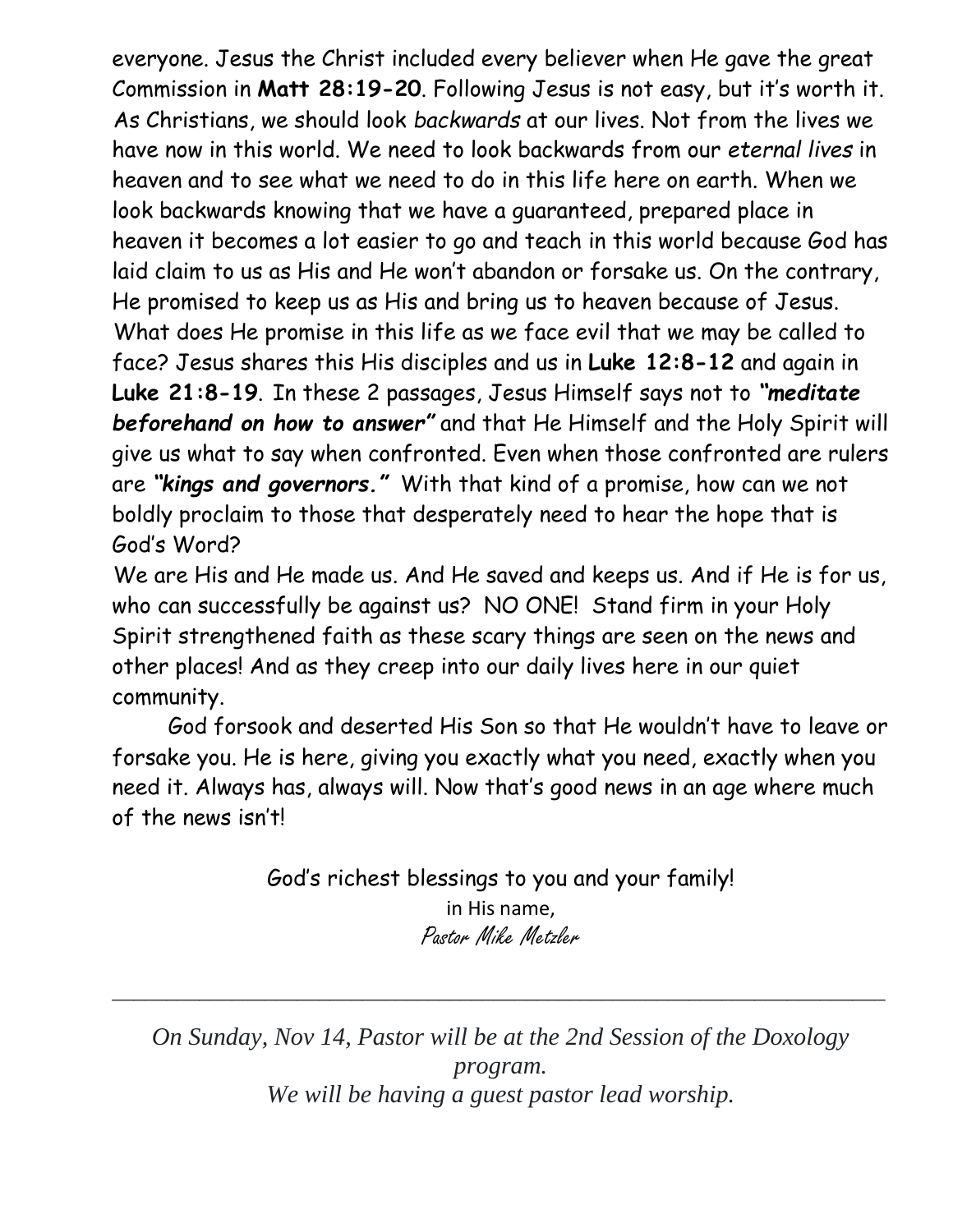# **NEWS**

### **Thank You for the Pastor Appreciation Gift!** *~ Pastor Mike*

**All Saints Day:** Carol, Kristi, Dayton and to those we loved and went home this year.

**Daylight Savings:** Nov. 7th (fall back)

 Nov 7th: Nik **Acolyte Schedule:**  Nov 14th: Noah Nov 21st: Zander Thanksgiving Eve Service: Nov 24th: Nov. 28th: Grace



**Ushers**: Troy and Tonette Peterson for Nov. If anyone would like to usher for December or any month next year, talk to John

**Orange envelopes**: Will be mailed out the middle of November, due by the end of the year.

**GermanFest:** Thank You to everyone who helped in any way during GermanFest, it was a great success! We served 182 people.

**Thank You from Jacob Roubinek:** Our most sincere thanks to all who donated, volunteered, and attended my kidney transplant benefit. We are absolutely overwhelmed by the love and support shown by our family and community. The generosity of all has provided us with the funding to cover expenses related to the transplant for both myself and my donor. Our hearts are full and at peace knowing God is in control and his great love for us will never fail. A young lady in our community is awaiting a kidney transplant. If you are moved, please consider a lifesaving kidney donation for Savannah Davis. Contact the donor coordinator, Savanna Gust, at Abbott Northwestern Hospital at 612-863-8886 and reference Savannah. *Blessing, Love the Roubinek Family*

There are boxed **Christmas Cards for sale** in the bookcase, if anyone needs cards for the holiday season.

If anyone would like a copy of **address and phone numbers** of our members, please see Jennifer to get a copy. Phone numbers and address change so you can always double check the office for updates.

**Thank you** Matt and Jayne Maser for hosting the church picnic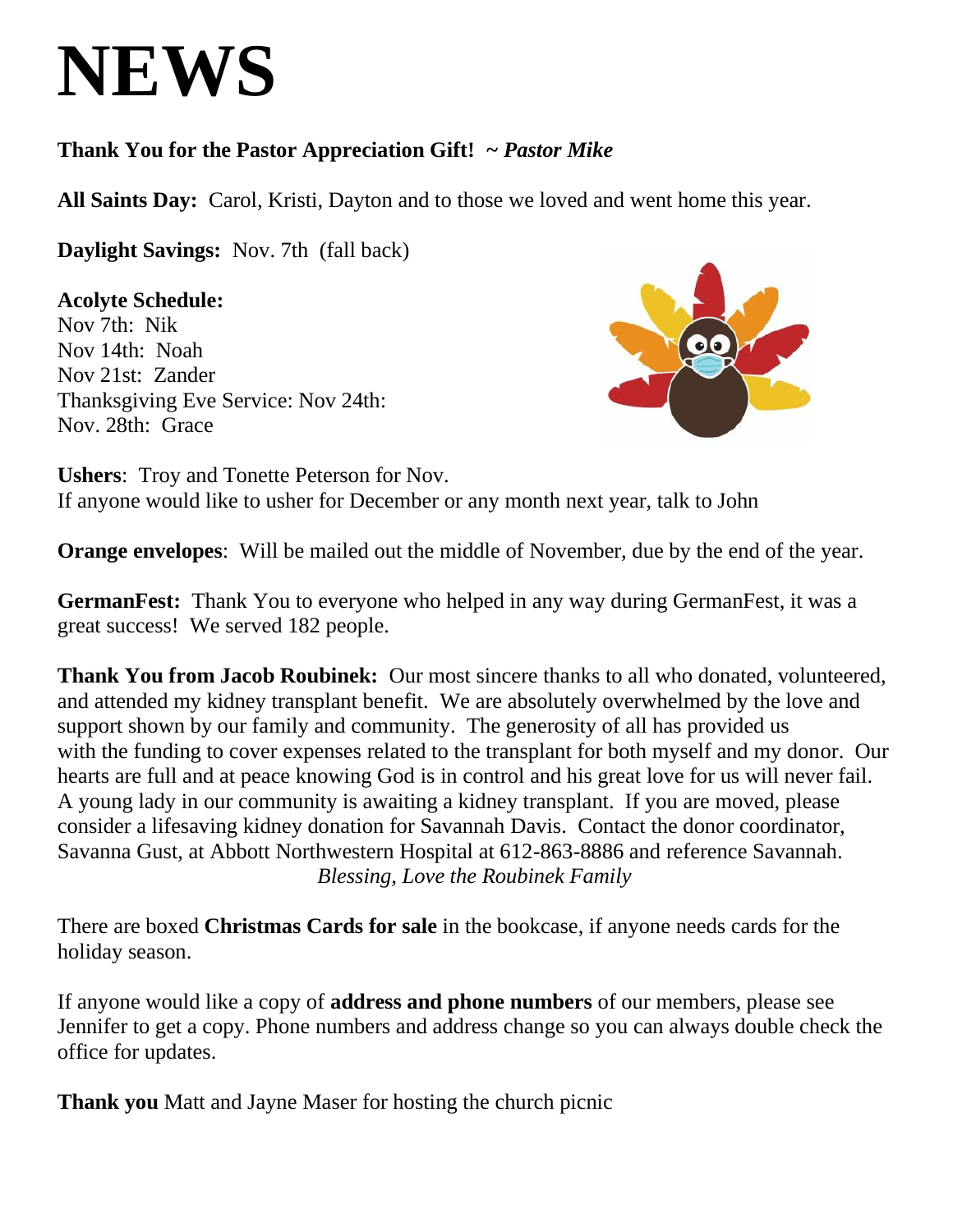

### **NOV 2021**

- *3rd: Ryan Ausmus*
- *4th: Charlie Ausmus*
- *5th: Florence Benoit Mona Klar*
- *9th: Jared Christensen*
- *12th: Florence Berquist Christina Somnuk*
- *15th: Isaac Maser*
- *18th: Yvonne Cottrell*
- *19th: Issac and Shelby Maser*
- *22nd: Tony Nelson*
	- *MaKenna Kroschel*
- *25th: Marlowe Zabrok*
- *30th: Norah Ausmus*

*If we missed anyone, please let Jennifer know!*

### **Flower Chart:**

**Nov 7th:** Mary Ann Lyon…….. *………....in loving memory of John* **Nov 14th:** Tony and Carol Nelson **Nov. 21st:** Doug and Wendy Kottke……. *………....... Happy Thanksgiving* **Nov 28th:** Ausmus Family

#### **Prayer List:**

Jacob Roubinek and all those who are in need of a prayer!

### **Newsletter Deadline:**

Please email anything for the newsletter to the church email by the *3 rd Friday of the Month.*

Thank you!!



### REVERENDFUN.COM COPYRIGHT BIBLE GATEWAY

LEPERS ... I HEAL LEPERS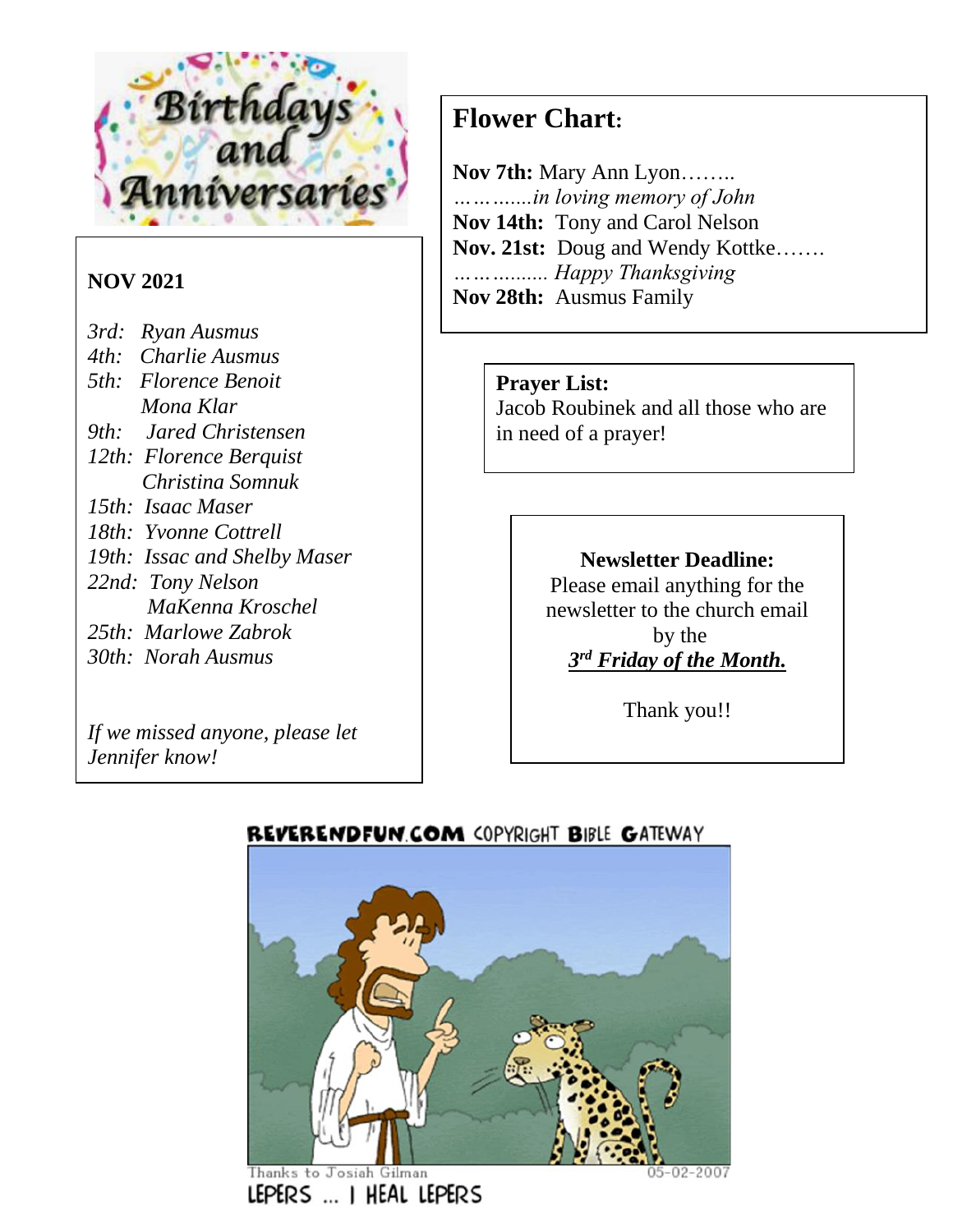## **YOUTH GROUP**

Youth Group will continue **Wednesday meetings**. We will start at 6pm with dinner followed by games, a lesson, and other activities. All youth grades 7-12 are welcome to attend.

Circuit Youth events will be available on the 2nd Sunday of each month from 2pm-4pm. The location rotates between churches.

Get updates and reminders by signing into our Remind group with text, app or email. Use this web address in your browser: remind.com/join/ygstpaul OR Text the message @ygstpaul to the number 81010.

Wednesday Meeting Dates (6pm at Church)

- November 17
- December 8
- January 19
- February 16
- May  $11$
- June 1

For any questions about Youth Group feel free to contact Rebecca at 612-247-9319 (call or text) or [rebecca.perrotti@gmail.com](mailto:rebecca.perrotti@gmail.com)

**WREATH'S** will be delivered on Sunday, Nov 21, 2021.

----------------------------------------------------------------------------------------------------------

Hello and blessings to you!

Our October event went well! The youth played several activities including a challenge course that were related to Luther and the Reformation! We also talked about the Reformation as well as a few things about how we talk to other people about Christ**. Our next event will be at St. Paul Lutheran Church in Hinckley on November 14th from 2:00-4:00 pm.** It will be Thanksgiving themed :). Please see your Pastor or youth leader for more details!

Hope to see you there!

*~ LeAnn Gregoire, Circuit Youth Worker/ Deaconess Intern*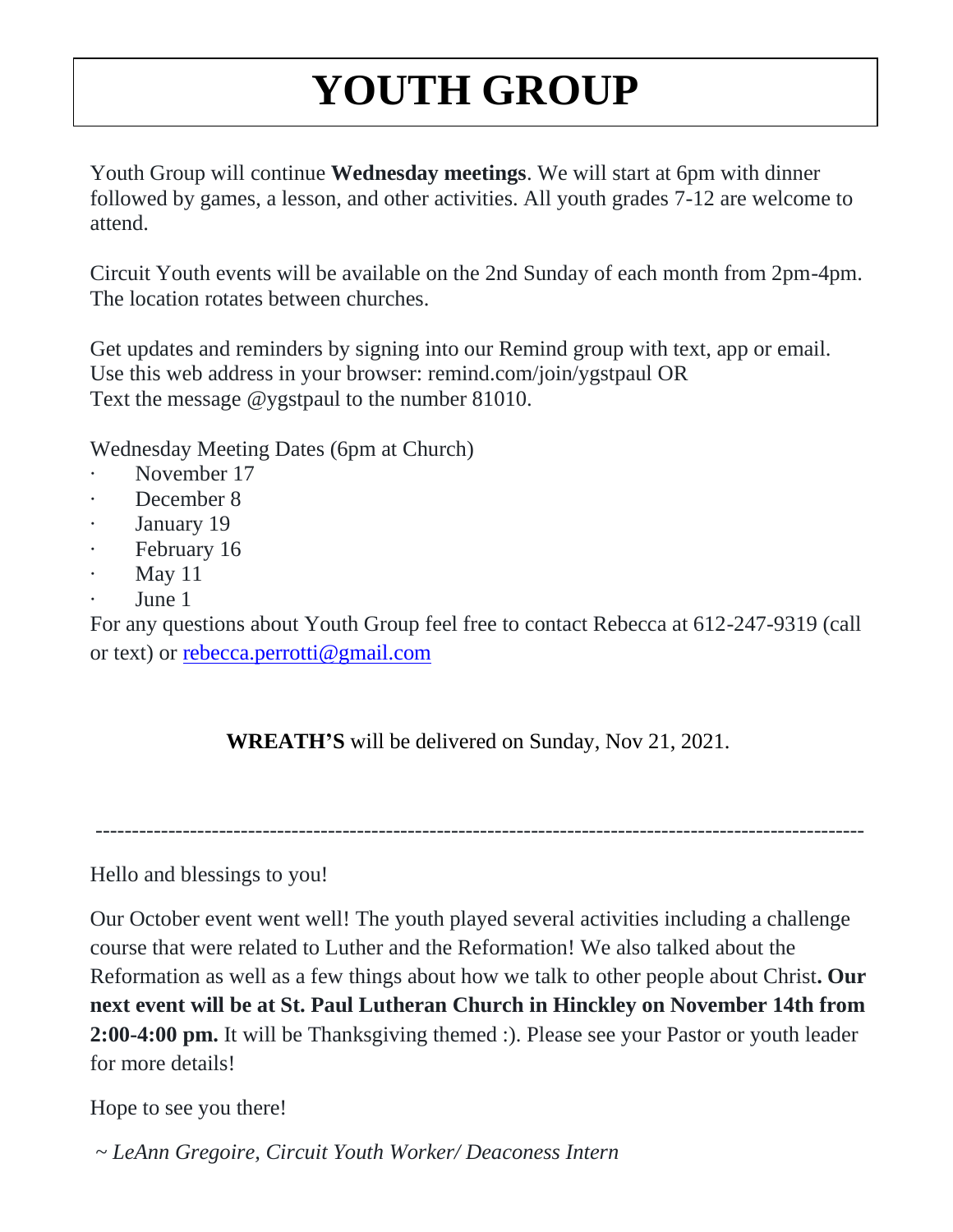## **C.A.S.E**

Welcome Charlotte, Corbin, Levi, Isla, Marlowe, Abe, Liam, Piper, Croix, Norah.

Music, devotion, snack, and lesson keeps them busy.

## **CONFIRMATION**

Hey y'all! Welcome to the Confirmation Corner!

We are almost into November (maybe into by the time some folks read this) and moving forward at a pretty good pace already. It's good not to have to go through the rig-a-maroll of making COVID adjustments!

We've combined the 1st and 2nd year students and they now all meet together on Sundays after worship. They are studying the petitions of Lord's Prayer and their meanings as well as having Bible verse memory work. Some of these petitions are hard to see the good for us as we pray the Lord's Prayer.

Please keep our 7 students in your prayers.

If you know someone who would benefit from adult confirmation instruction, please contact Pastor by office phone voicemail 320-384-6267 (ext 2), cell (or text) 763-286- 4803, or email at revmentzler18@gmail.com



## **SUNDAY SCHOOL**

Sunday School will begin practicing for the Children's Christmas Program soon. Please Karissa or Yonna know if your child will be participating in the program this year.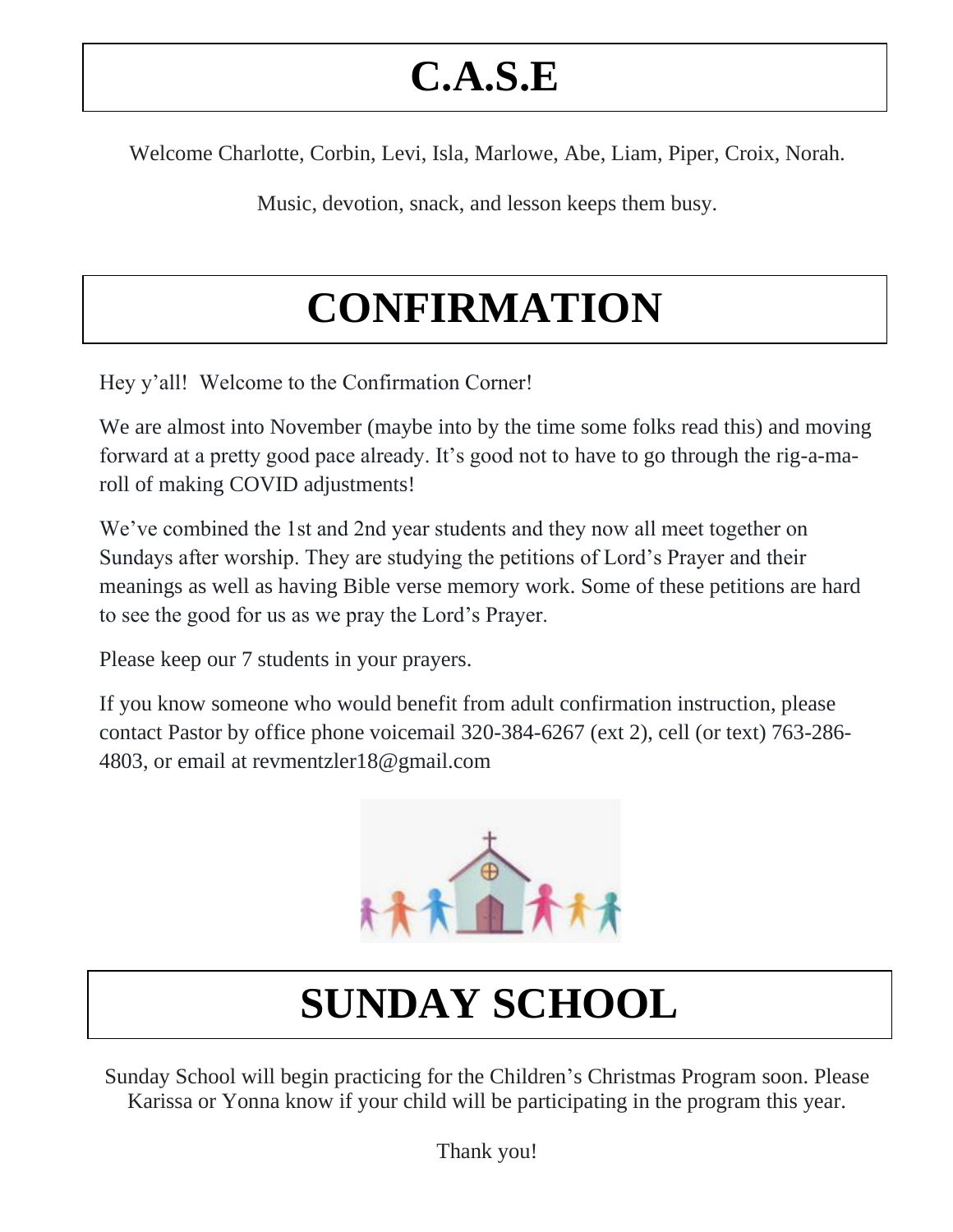# **HOLIDAY SCHEDULE**



### **Thanksgiving Eve Worship Service** Wednesday Nov 24th at 7pm

## **Holiday decoration**

Nov 28 after worship

### **Advent** Wednesday's at 6pm, Worship at 7pm Dec 1, 8, 15 with soup and sandwich provided

### **Christmas Eve Worship**  3pm & 10pm with communion

### **Christmas Day Worship**  9am with communion

### **12/26 Regular Sunday Worship**

9am with communion

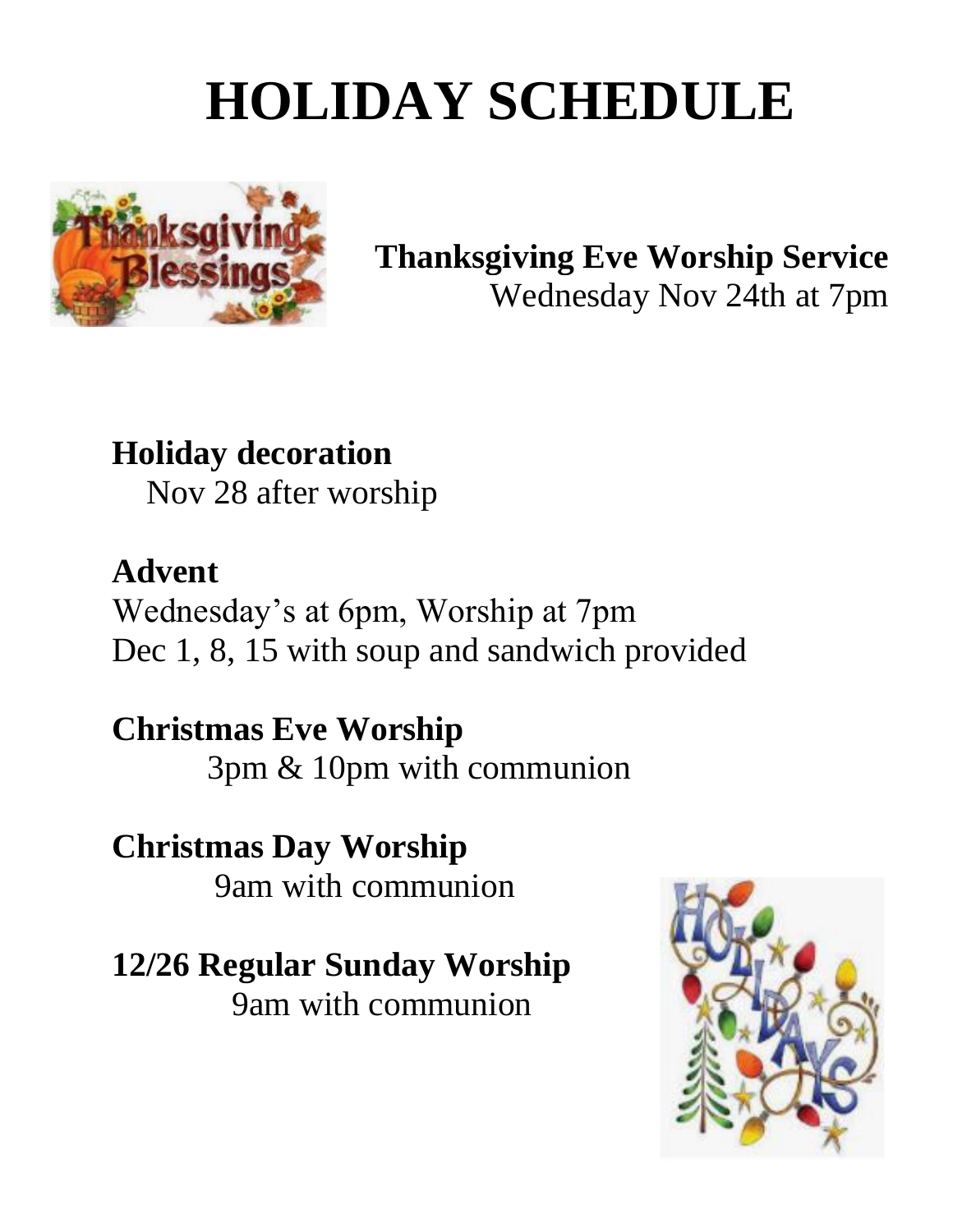#### **St. Paul Lutheran Church Council Meeting Minutes 10-11-2021**

**Present :** Wendy Kottke, Doug Kottke, Robbie Robinson, Greg Kroschel, Pastor, Tonette Peterson, Randy Hickle, Matt Maser, Toby Hickle, David Berqist, John Frank Meeting was called to order by Randy at 7:02pm. Pastor opened with prayer. **Secretary's report** was accepted as read.

**Treasurer's report** was accepted as read upon motion by John, second by Robbie Income: \$149,809.77 Checking \$9,942.46

Expense: \$155,928.30 Savings \$59,035.72

Net Income: -\$6118.53

(Savings includes Pastor's \$20,000 loan and memorial funds)

**Pastor's report:** home/office visits, Confirmation, CASE, online devotions, newspaper article, Bible Study, Mighty Fortress Board meeting, church picnic, GermanFest, circuit meeting, elder meeting, church clean up day, youth worker zoom meeting, circuit youth event, SPL youth meeting November 14th, Pastor will be at the Doxology.

### **Old Business**

\*The guys went up in the boom for inspection and repair of the steeple. Unfortunately, there are still some leaks from an unknown area. Miller's will be here in two weeks to hopefully find and repair the problem.

\*The sound system is working. Some adjustments need to be made to the mixer/equipment. John will look into this.

\*GermanFest went well. Thank you to everyone that helped. 181 people were served. \*The church picnic went well. Thank you to Matt & Jayne for hosting.

\*Little Lambs is on hold due to low enrollment and no teacher.

\*New furnaces have been installed.

\*Roubinek benefit went well.

\*Pastor's salary/benefit pkg will be brought to the voters on Sunday. Someone will check with the Synod regarding the line change of some income-to-housing changes per Pastor's request.

\*Summer Gospel Concerts proposed budget is \$4000 motion Matt second Robbie \*Motion John and second Robbie to increase the Secretary's salary \$2.00/ hr beginning October 1, 2021 (\$14.00/hr) and another \$1.00 on January 1, 2022 (\$15.00/hr) \*All proposed budgets for 2022 will be brought to the voters on Sunday, 10-17-21

### **New Business**

\*Snow removal bid will be received from Jeff's. They will check to see if sidewalk snow removal is needed since there is no LL.

\*Motion by Greg and second by Toby, we will allow piano practice on Wednesdays with a leader as long as the building and property are respected.

Upon motion by John and second by David, we adjourned at 9:28pm, closing with the Lord's Prayer.

*Respectfully submitted, Tonette Peterson, St. Paul Lutheran Church council secretary*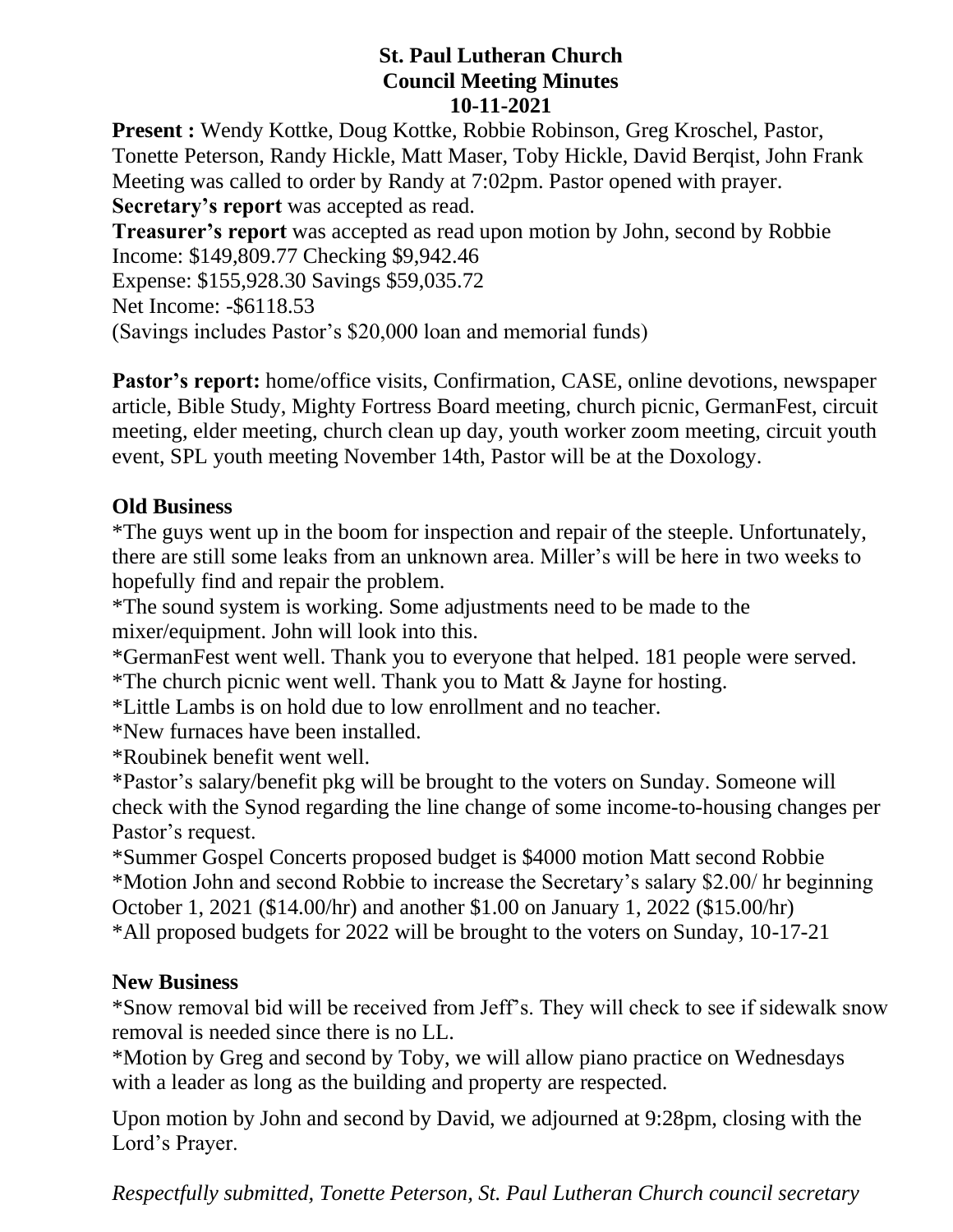#### **St. Paul Lutheran Church Quarterly Voter's Meeting October 17, 2021**

Meeting was called to order by Randy at 10:22AM with 26 members present. Pastor opened with prayer.

**Secretary's report** was accepted as read upon motion by Loren Vogler and second Jayne Maser.

**Treasurer's report** was accepted as read upon motion by Carol Robinson, second by Carolyn Vogler Income: \$149,809.77 Checking \$9,942.46 Expense: \$155,928.30 Savings \$59,035.72 Net Income: -\$6118.53 (Savings includes Pastor's \$20,000 loan and memorial funds)

**Pastor's report:** home/office visits, 1 baptism, 1 funeral, 3 installations, online devotions, CASE, Confirmation, Bible Study, newspaper articles, Elders meeting, council meeting, circuit meetings, educator installation, VBS, attended Doxology program, circuit pastor's breakfast, LL open house, youth events, confirmation retreat, gospel concerts, circuit youth event, cleanup day, Mighty Fortress meeting, fall pastor's conference, church picnic

**Youth group** has begun meeting monthly. Invites were sent out to all youth in the congregation. Currently have a wreath fundraiser going on. Balance is \$7531.33 LL is on hold due to no teacher. If a teacher is found in November, class will resume if children enroll. Balance is \$18,606.27

**Sunday School** is going well. Christmas program practice will begin next month. **CASE** has 10 kids in attendance and is going well. Chapel, music, snack, & lesson fills their day.

### **Old Business**

\*Miller roofing will be here Friday 10-22 to inspect and repair any leaks. \*GermanFest went great. 182 adults 1 child served. 12 pies \$342.50. Cards \$135.00. Silent Auction \$939.00. Total deposit \$3438.50. We are waiting for bills for food and advertising. A follow up meeting will be held Sunday 10-24 after church. Possibility of bumping up the time next year.

\*Thank you to Matt & Jayne for a successful and fun church picnic.

\*Roubinek fundraiser went well.

\*All furnaces have been replaced and are working efficiently. We are waiting on a possible rebate.

\*Parking lot was resurfaced.

\*Member address directories will be sent out with the next newsletter. Motion MaryAnn Lyon, second Carol Robinson.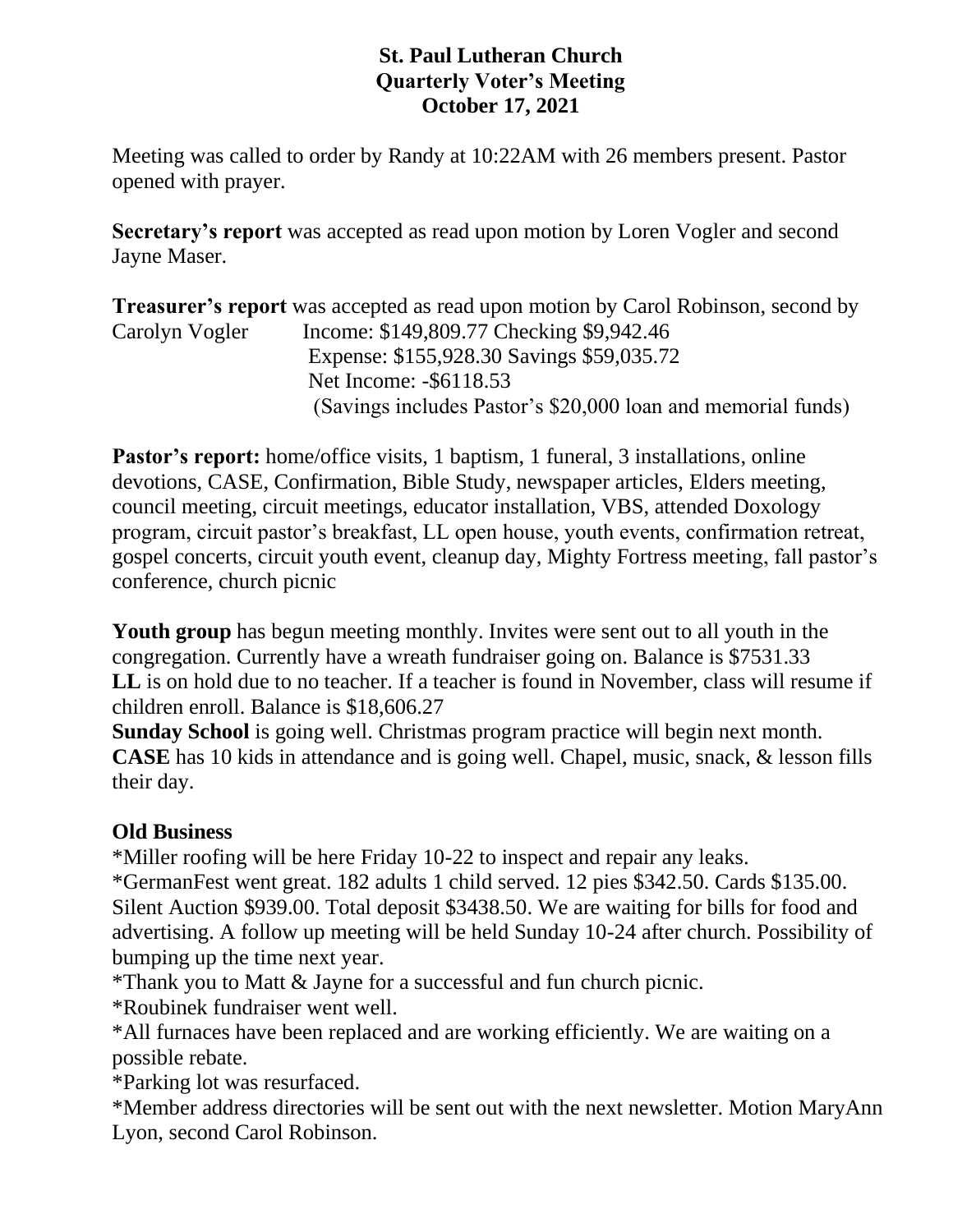#### **New Business**

\*2022 budget. Health Insurance seems high, Toby will check into this.

\*Motion Jayne Maser second Carol Robinson to allow \$2000.00 annually to be moved from Pastors salary to his housing, per his request.

\*Secretary salary will increase \$2/hr as of 10-1-2021, and \$1/hr 1-1-2022. The salary will be \$15/hr as of 1-1-2022. Extra training will be offered as well. Motion Robbie Robinson second Marv Maser.

\*Motion Jayne Maser second Lynette Maser to approve 2022 budget as presented.

\*Motion Robbie Robinson second Carolyn Vogler to budget \$4000 for Summer Gospel **Concerts** 

\*Orange Envelopes will go out in the next newsletter

\*Upon motion by Jayne Maser and second Loren Vogler, \$4000 will be sent annually to LCMS for missions.

\*11/24 7PM will be Thanksgiving Eve worship.

Advent will be 12-1/8/15 at 7PM with soup & sandwich supper (provided) at 6PM.

12/24 Christmas Eve worship at 3pm & 10pm with communion

12/25 Christmas Day worship at 9am with communion

12/26 regular Sunday worship at 9am with communion.

Matt & Jayne will talk to Connie to see about helping with music for a few services. Motion Robbie Robinson second Jayne Maser.

\*11/28 will be Christmas decorating following worship. Motion MaryAnn Lyon second Karissa Ausmus Upon motion by Carol Robinson and second by David Berquist, we adjourned at 12:06pm closing with the Doxology.

*Respectfully submitted, Tonette Peterson, St. Paul Lutheran Church council secretary*

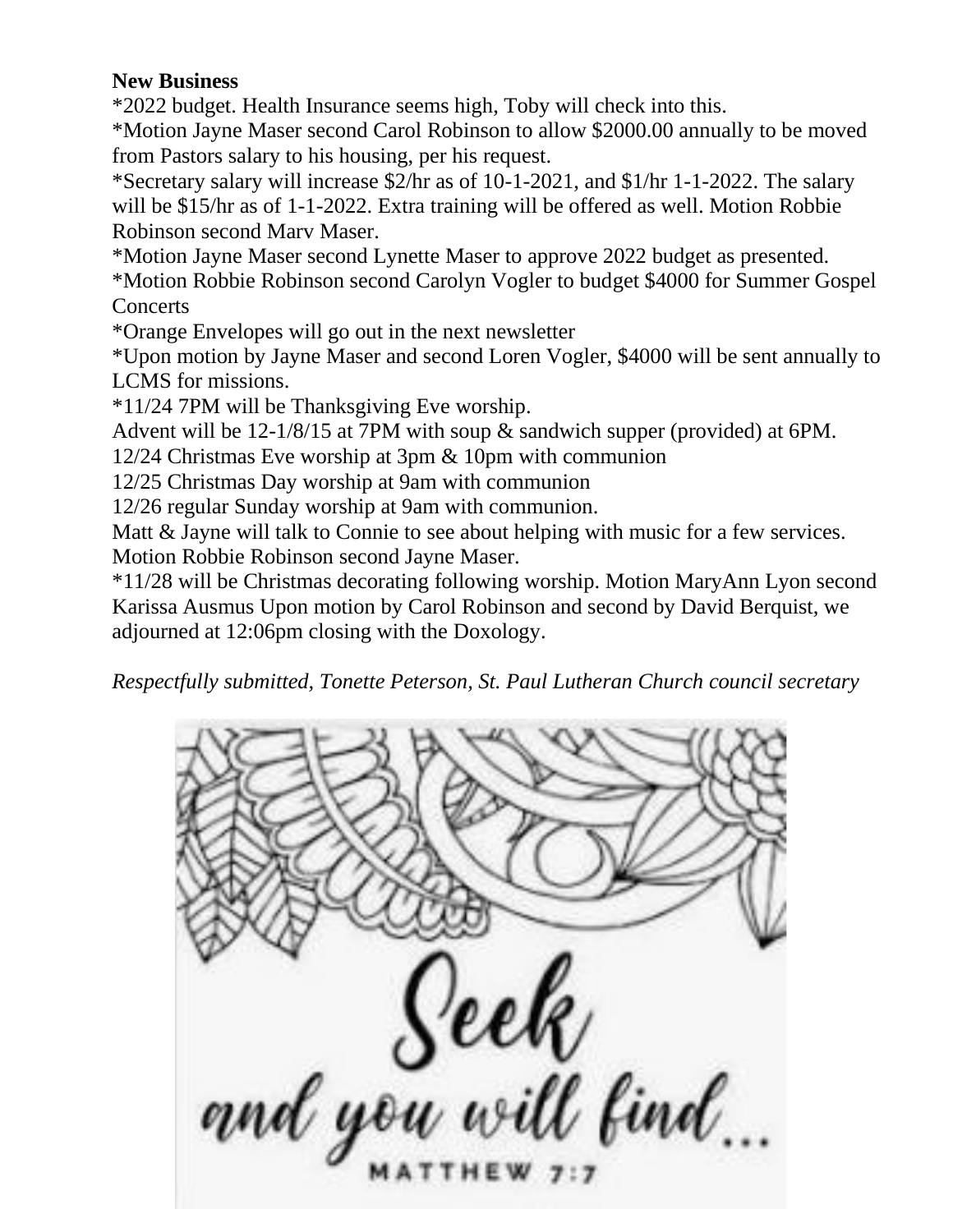### **CHURCH CONTACT INFORMATION**

*Church Email:* [st.paulhinckley@yahoo.com](mailto:st.paulhinckley@yahoo.com)

*Church Phone: (320) 384-6267*

*Website:* [www.stpaulhinckleymn.org](http://www.stpaulhinckleymn.org/)

 *Like us on Facebook!<https://www.facebook.com/SPLCHINCKLEY>*

*Check Facebook or church website for any updates on schedules for Worship Service and other events.* 

**Pastor Church Secretary Church Newsletter Organists** Rev. Mike Metzler Jennifer Kubesh Jennifer Kubesh Sue Hickle Cydelle Klande Connie Odendahl

#### **Church Council**

*Meets 2nd Monday each month*

|                  | <b>Chairman:</b> Randy Hickle       |
|------------------|-------------------------------------|
|                  | Vice Chair: Toby Hickle             |
| Elders:          | Robbie Robinson, John Frank,        |
|                  | Matt Maser, Greg Kroschel           |
| <b>Trustees:</b> | Rick Williams,                      |
|                  | David Berquist, Doug Kottke         |
|                  | <b>Secretary:</b> Tonette Peterson  |
|                  | Financial Secretary: Cydelle Klande |
|                  | <b>Treasurer:</b> Wendy Kottke      |
|                  |                                     |

### **Stewardship 9/13/21 to 10/24/21**

| General Fund \$13,499.39   |  |
|----------------------------|--|
| Altar Flowers \$20.00      |  |
|                            |  |
| Fellowship Rental \$150.00 |  |
| GermanFest\$3,438.50       |  |
|                            |  |
| Sunday School \$24.00      |  |
|                            |  |

| TOTAL \$17,391.89 |  |  |  |
|-------------------|--|--|--|
|-------------------|--|--|--|

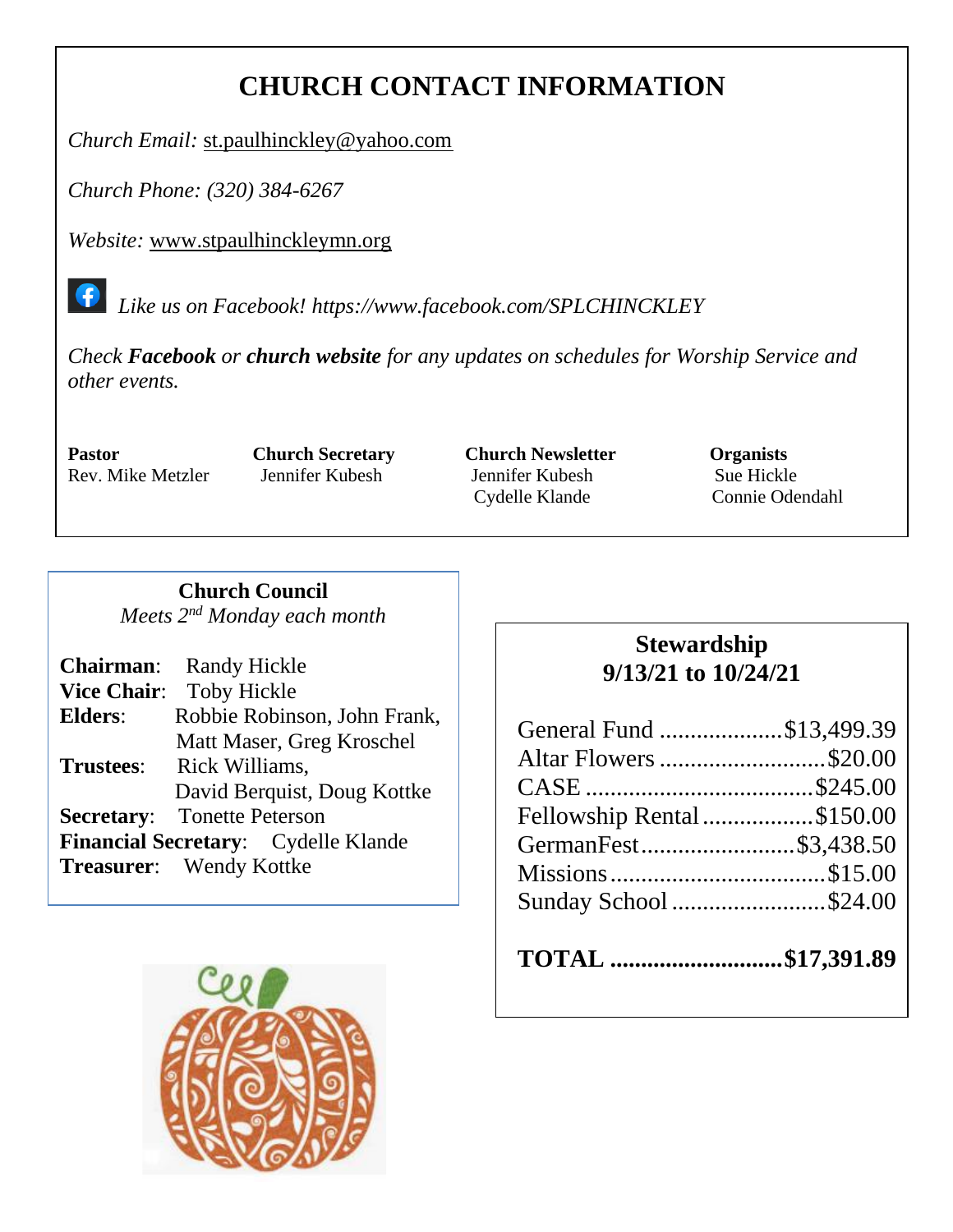

Proclaiming Evidence for Truth

### THIS WEEK'S CREATION MOMENT

### Unique

#### 1 Peter 5:6-7

"Humble yourselves therefore under the mighty hand of God, that he may exalt you in due time: Casting all your care upon him; for he careth for you."



Every second, our sun casts energy equaling over four-and-a-half million horsepower on every square mile of earth. Yet the earth receives less than one-tenth of one percent of the sun's energy.

Our galaxy contains 100 billion stars, of which our sun is only about average. Truly God's power is so great that we cannot even measure the relatively small amount of power He has used

to energize the cosmos!

This makes many people ask, "How can such a great God care about me?" Yet He does, and He has shown us that He does. He has written a unique genetic code that describes you and only you. If your unique code would be written out as information in the average book today, it would take over a million pages to describe you. In all the universe, there is only one you! Why has He gone to all this work just for you? Because He wanted to get to know you, love you and have a relationship with you.

This is why God sent His only Son into our world. That Son of God, Jesus Christ, lived a life that was perfectly pleasing to God. In contrast, we have all gone our own way and have almost ruined God's creation. But God's Son died on the cross for us so that we might be forgiven. God accepted this sacrifice on our behalf, and this was proven by Christ's resurrection from the dead. You can learn more about God's special love for the unique person you are in the Bible.

Photo: False-colored infrared image of the core of the Milky Way Galaxy, taken by NASA's Spitzer Space Telescope.

© 2021 Creation Moments. All rights reserved.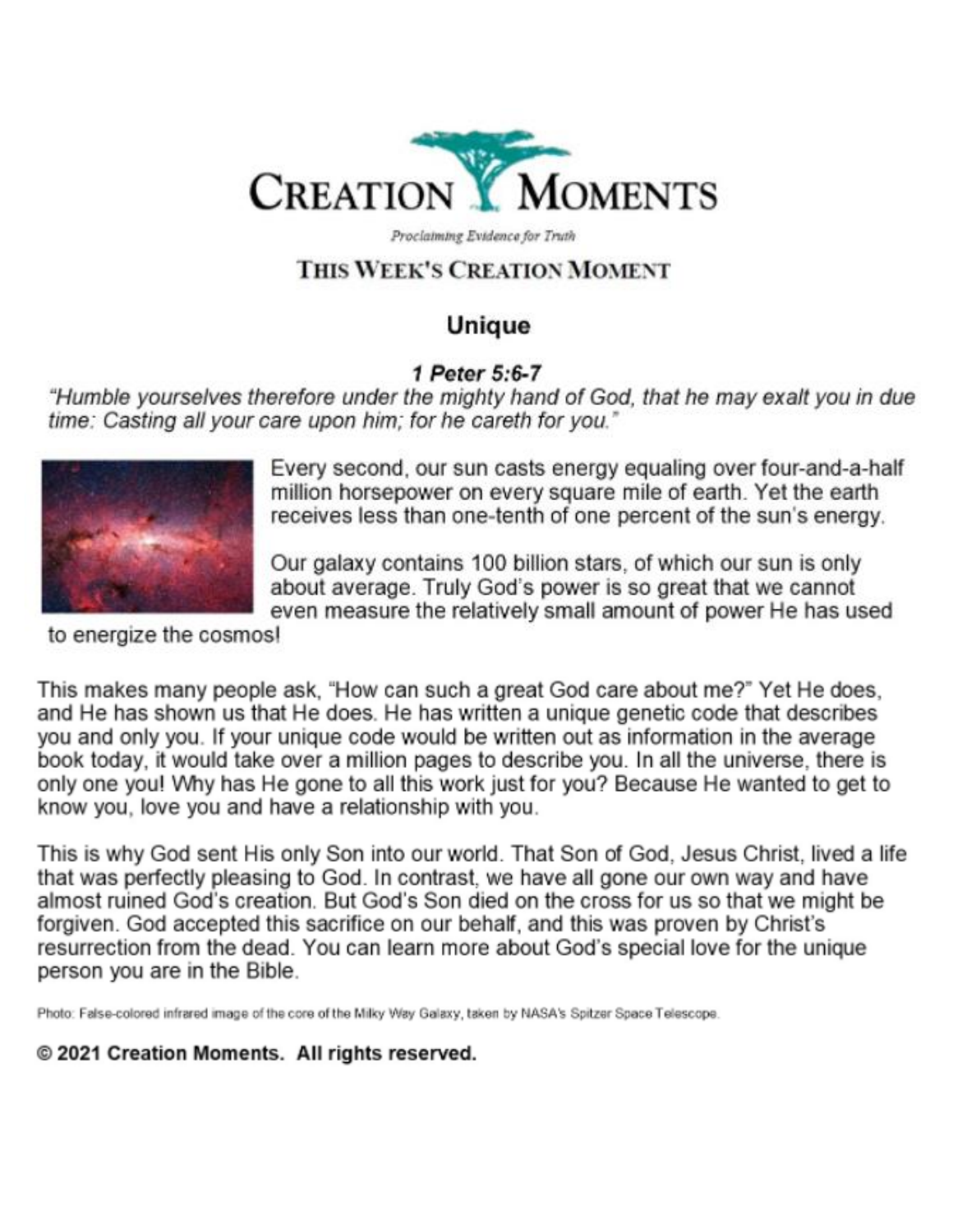|                                       |                          |        | <b>NOVEMBER 2021</b>               |                  |                      |            |
|---------------------------------------|--------------------------|--------|------------------------------------|------------------|----------------------|------------|
| <b>SUN</b>                            | <b>MON</b>               | TUES   | WED                                | THURS            | FRI                  | SAT        |
|                                       | $\overline{\phantom{0}}$ | 2      | 3                                  | ᆉ                | S                    | ò          |
| Thanks<br><b>SHE</b>                  |                          |        | 10:00am Bible Study<br>2:30pm CASE |                  |                      |            |
|                                       |                          |        |                                    |                  | Pastor off           | Pastor off |
| 9am Worship w/                        | 8                        | G      | $\Xi$                              | $\Xi$            | 12                   | 13         |
| 10am Confirmation<br>Communion        | 7pm Council<br>Mtg       |        | 10:00am Bible Study<br>2:30pm CASE |                  |                      |            |
| 10am Sunday School<br>10am Fellowship |                          |        |                                    |                  |                      |            |
|                                       |                          |        |                                    |                  | Pastor off           | Pastor off |
| 9am Worship w/<br>$\sharp$            | $^{15}$                  | $^{5}$ | $\Box$                             | $\frac{8}{18}$   | Dec Newsletter<br>19 | 20         |
| Communion                             |                          |        | 10:00am Bible Study                |                  | Due Date!            |            |
| 10am Fellowship<br>(Guest Pastor)     |                          |        | opm Youth Group<br>2:30pm CASE     |                  |                      |            |
| 10am Sunday School                    |                          |        | Mtg                                |                  | Pastor off           |            |
| 2pm Circuit Youth<br>Event            |                          |        |                                    |                  |                      | Pastor off |
| 21                                    | 22                       | 23     | 24                                 | 25               | 26                   | 27         |
| 9am Worship w/                        |                          |        |                                    | Thanksgiving Day |                      |            |
| 10am Confirmation<br>Communion        |                          |        | 7pm Thanksgiving<br>NO Case        |                  |                      |            |
| 10am Sunday School<br>10am Fellowship |                          |        | Eve Service                        |                  | Pastor off           | Pastor off |
| 28                                    | 29                       | 30     |                                    |                  |                      |            |
| 9am Worship w/                        |                          |        |                                    |                  |                      |            |
| 10am Confirmation<br>Communion        |                          |        |                                    |                  |                      |            |
| 10am Sunday School<br>10am Fellowship |                          |        |                                    |                  |                      |            |
| Holiday Décor Day!!                   |                          |        |                                    |                  |                      |            |